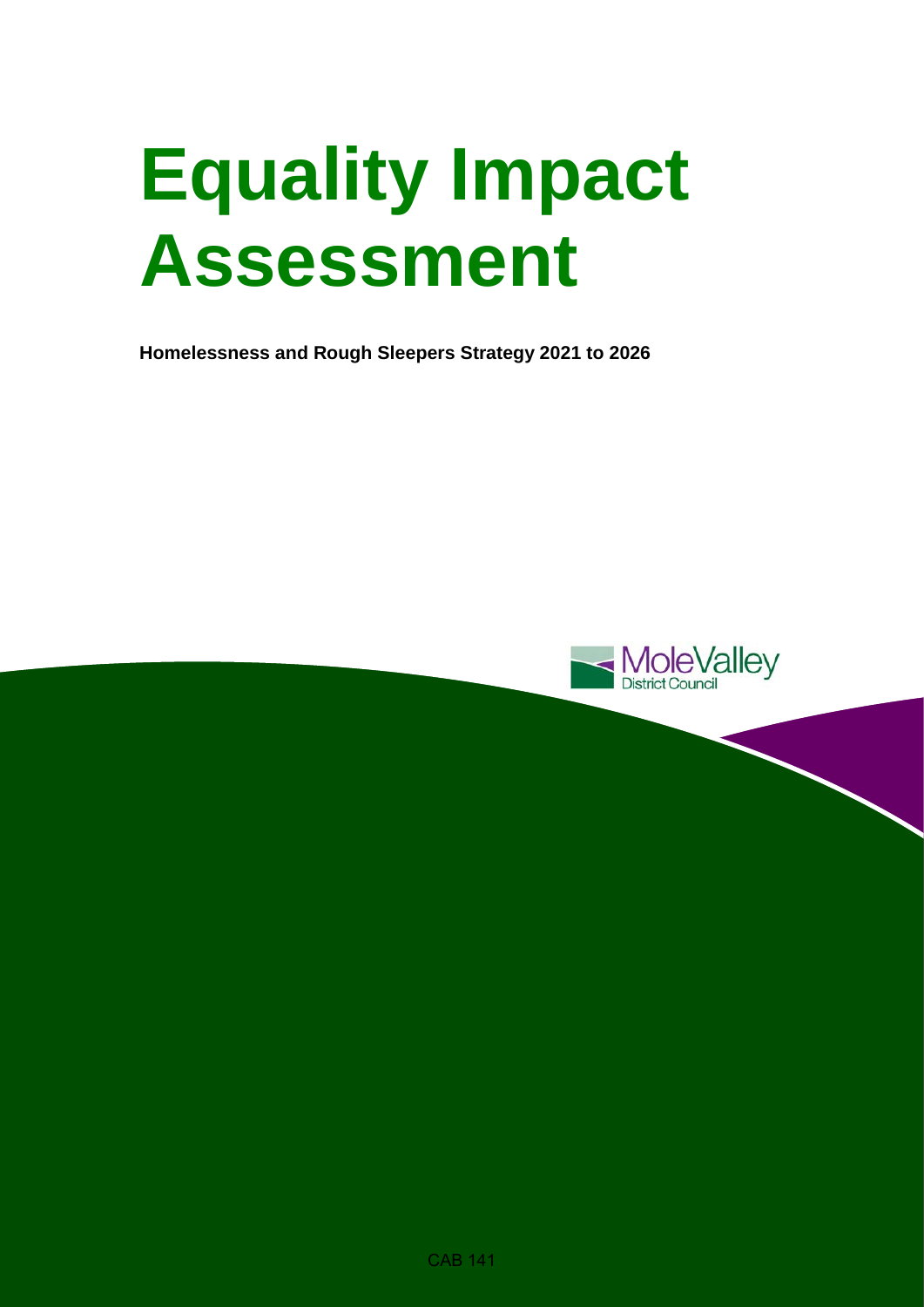# **Section 1: Introduction and background**

| What is being assessed?          | Homelessness and Rough Sleepers Strategy |  |  |
|----------------------------------|------------------------------------------|--|--|
|                                  | 2021 to 2026                             |  |  |
| <b>Business unit</b>             | Housing                                  |  |  |
| Job title of assessor            | <b>Housing Options Manager</b>           |  |  |
| <b>Strategic Management Lead</b> | Rachel O'Reilly                          |  |  |
| Date of assessment               | <b>20 January 2021</b>                   |  |  |
| Is this a new or existing        | <b>No</b>                                |  |  |
| function or policy?              |                                          |  |  |

### **Description of the function or policy, including:**

- **The aims and scope**
- **The main beneficiaries or users**
- **The main equality issues and barriers, and the protected characteristics**[1](#page-1-0) **they relate to (not all assessments will encounter issues relating to every protected characteristic)**

The Council is required under the Homelessness Act 2002 to have a Homelessness and Rough Sleepers Strategy. The strategy sets out the Council's services to prevent and address homelessness. It also sets out actions to improve the service and fill gaps in the service. To inform the strategy a review is first undertaken on the levels of homelessness in the area and identifies the local services available specifically for the homeless. The 2019/20 review provides analysis on homelessness in Mole Valley and the actions taken to prevent and tackle homelessness. It also provides analysis on the ethnicity of those who approach the Council as homeless, of which the majority are white British reflecting the demographics of the area.

# **Description of how the function or policy fits into the Council's Corporate Priorities or other local, regional or national plans and priorities**

The strategy fits with the Council's priority on access to services. The homelessness service is available during working hours and out of hours in emergencies. Customers can make contact in person, by phone and in writing. There is also an on-line housing options tool that customers can use at any time. Interviews generally take place at the Council's offices, however during the Covid pandemic and where this is problematic they are carried out where the person is staying or other mutually convenient location.

#### **Section 2: Analysis and assessment**

<span id="page-1-0"></span> $\overline{a}$ The protected characteristics are age, sex, disability, pregnancy and maternity, race and ethnicity, religion and belief, gender reassignment, sexual orientation, and marriage and civil partnership (Source: Equality Act 2010)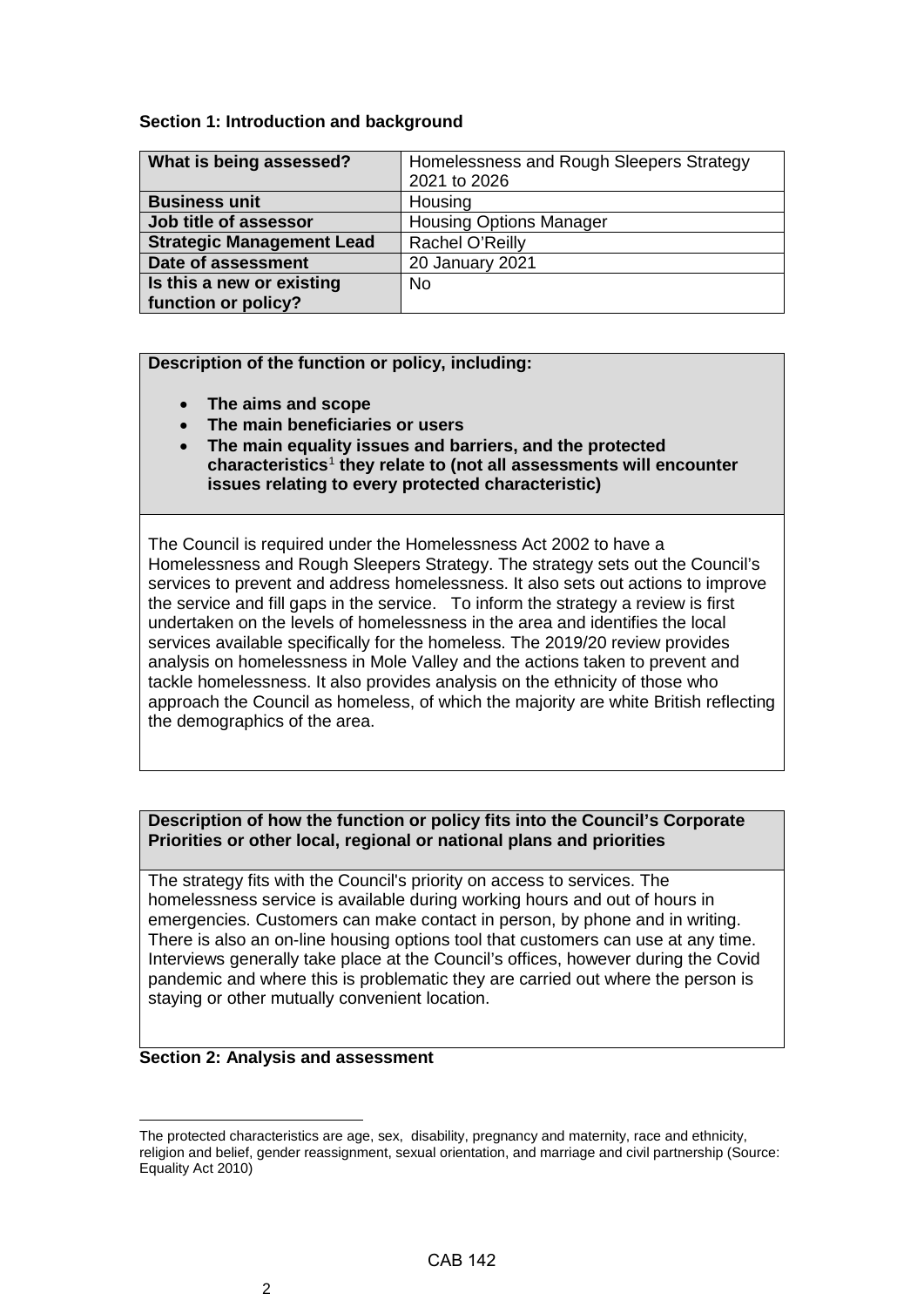**Indicate for each protected characteristic whether there may be a positive impact, negative impact, a mixture of both or no impact – using a tick in the appropriate columns** 

| <b>Protected</b><br>characteristics | <b>Positive</b> | <b>Negative</b> | <b>No</b><br>impact | <b>Reason</b>                                                                                                                                                                                                                                                                                                                                                                                                                                                                                                                                   |
|-------------------------------------|-----------------|-----------------|---------------------|-------------------------------------------------------------------------------------------------------------------------------------------------------------------------------------------------------------------------------------------------------------------------------------------------------------------------------------------------------------------------------------------------------------------------------------------------------------------------------------------------------------------------------------------------|
| Age                                 | X               |                 |                     | The aim of the strategy is<br>to prevent homelessness<br>where possible and<br>provide accommodation<br>when required. The most<br>vulnerable due to their age<br>are protected by the<br>homelessness legislation.<br>Anyone can apply as<br>homeless if they are over<br>16. Families with children<br>or expecting a child are<br>protected by the<br>homelessness legislation.<br>The review and strategy<br>provide information on<br>services already provided<br>for the homeless and<br>those services that are<br>planned to fill gaps |
| Sex                                 |                 |                 | X                   | <b>Services for the homeless</b><br>are provided regardless of<br>sex                                                                                                                                                                                                                                                                                                                                                                                                                                                                           |
| <b>Disability</b>                   | X               |                 |                     | The homelessness<br>legislation protects people<br>with disabilities in that the<br><b>Council must assess</b><br>whether they are<br>vulnerable and in priority<br>need under the legislation.                                                                                                                                                                                                                                                                                                                                                 |
| Pregnancy and<br>maternity          | X               |                 |                     | <b>Families expecting a child</b><br>are protected by the<br>homelessness legislation.                                                                                                                                                                                                                                                                                                                                                                                                                                                          |
| Race and ethnicity                  |                 |                 | X                   | Services for the homeless<br>are provided regardless of<br>race. Monitoring shows<br>that the majority of people<br>who approach the Council<br>as homeless are white<br><b>British</b>                                                                                                                                                                                                                                                                                                                                                         |
| Religion and belief                 |                 |                 | x                   | Services for the homeless<br>are provided regardless of<br>religion or belief                                                                                                                                                                                                                                                                                                                                                                                                                                                                   |
| Gender<br>reassignment              | X               |                 |                     | Services for the homeless<br>are provided regardless of<br>gender reassignment.<br>There would be no                                                                                                                                                                                                                                                                                                                                                                                                                                            |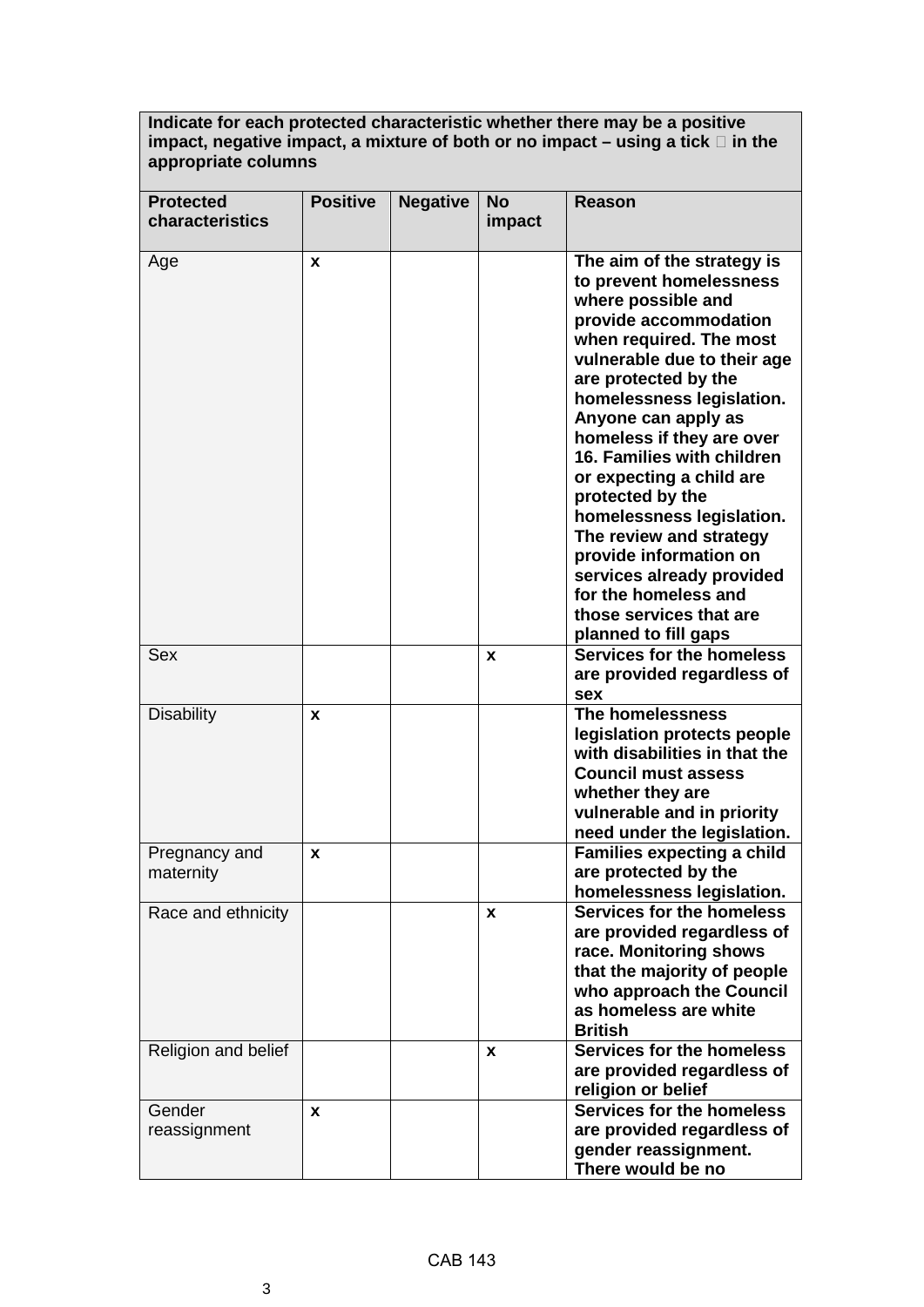|                                   |                 |                 |                     | discrimination made as a<br>result of this relevant<br>characteristic. The<br>legislation protects those<br>who are considered to be<br>vulnerable and in priority<br>need.                                                                                                                                                                                                                                                                                                                     |
|-----------------------------------|-----------------|-----------------|---------------------|-------------------------------------------------------------------------------------------------------------------------------------------------------------------------------------------------------------------------------------------------------------------------------------------------------------------------------------------------------------------------------------------------------------------------------------------------------------------------------------------------|
| Sexual orientation                |                 |                 | X                   | Services for the homeless<br>are provided regardless of<br>sexual orientation. The<br>legislation protects those<br>who are considered to be<br>vulnerable and in priority<br>need.                                                                                                                                                                                                                                                                                                             |
| Marriage and civil<br>partnership |                 |                 | X                   | Services for the homeless<br>are provided regardless of<br>marital and partnership<br>status. Single people and<br>couples may not be<br>protected by the<br>homelessness legislation<br>if they are found not to be<br>vulnerable and in priority<br>need. However MVDC<br>provides free housing<br>advice and options service<br>and offers preventions<br>measures for this group. It<br>is also working towards<br>the No Second Night Out<br>priority for those who are<br>rough sleeping. |
| Other aspects to<br>consider      | <b>Positive</b> | <b>Negative</b> | <b>No</b><br>impact | <b>Reason</b>                                                                                                                                                                                                                                                                                                                                                                                                                                                                                   |
| Carers                            | x               |                 |                     | Fulltime carers, subject to<br>assessment, will be<br>considered as part of a<br>homeless person's<br>household.                                                                                                                                                                                                                                                                                                                                                                                |
| Rural/urban<br>access issues      |                 |                 | X                   | Where people are not able<br>to come to the Council's<br>offices because of<br>transport difficulties<br>MVDC staff will visit them.<br>However, it is unlikely that<br>the Council can guarantee<br>to house those who<br>become homeless in rural<br>areas in the same area,<br>this is because of the<br>shortage of affordable<br>homes and private rented<br>accommodation in MVDC                                                                                                         |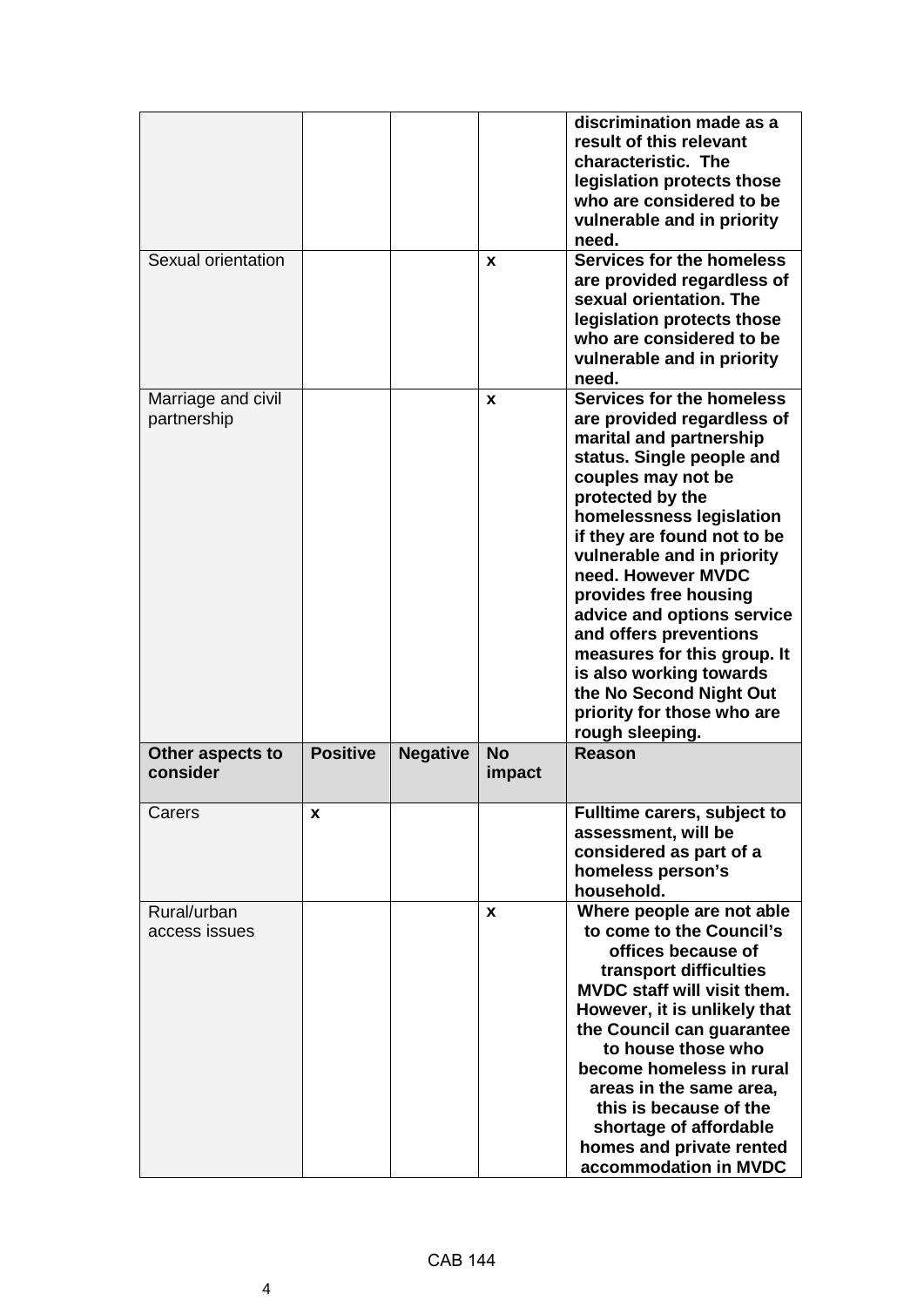|                              |  | and particularly in rural<br>areas. However, this also<br>applies generally, as it is<br>difficult to guarantee to<br>any housing applicant that<br>they will be housed in the<br>area of their preference<br>because of the shortage of<br>affordable homes. |
|------------------------------|--|---------------------------------------------------------------------------------------------------------------------------------------------------------------------------------------------------------------------------------------------------------------|
| HR issues (how               |  | n/a                                                                                                                                                                                                                                                           |
| will staff with<br>protected |  |                                                                                                                                                                                                                                                               |
| characteristics be           |  |                                                                                                                                                                                                                                                               |
|                              |  |                                                                                                                                                                                                                                                               |
| affected?)                   |  |                                                                                                                                                                                                                                                               |

### **What can be done to reduce the effects of any negative impacts?**

Where negative impact cannot be completely diminished, can this be justified, and is it lawful?

N/A

### **Where there are positive impacts, what changes have been or will be made?**  Who are the beneficiaries? How have they benefited?

See reasons above

#### **Section 3: Evidence gathering and fact-finding**

#### **What evidence is available to support your views above?**  Please include:

- A summary of the available evidence
- Identification of where there are gaps in the evidence (this may identify a need for more evidence in the action plan)
- What information is currently captured with respect to usage and take up of services.
- What the current situation is in relation to equality and diversity monitoring (where relevant)

**Detailed statistics to support the Homelessness and Rough Sleeping Strategy are contained in the Homelessness Review 2019/20. This includes the number of people who have identified support needs including those related to both disability and age. Gaps in services are identified in the**